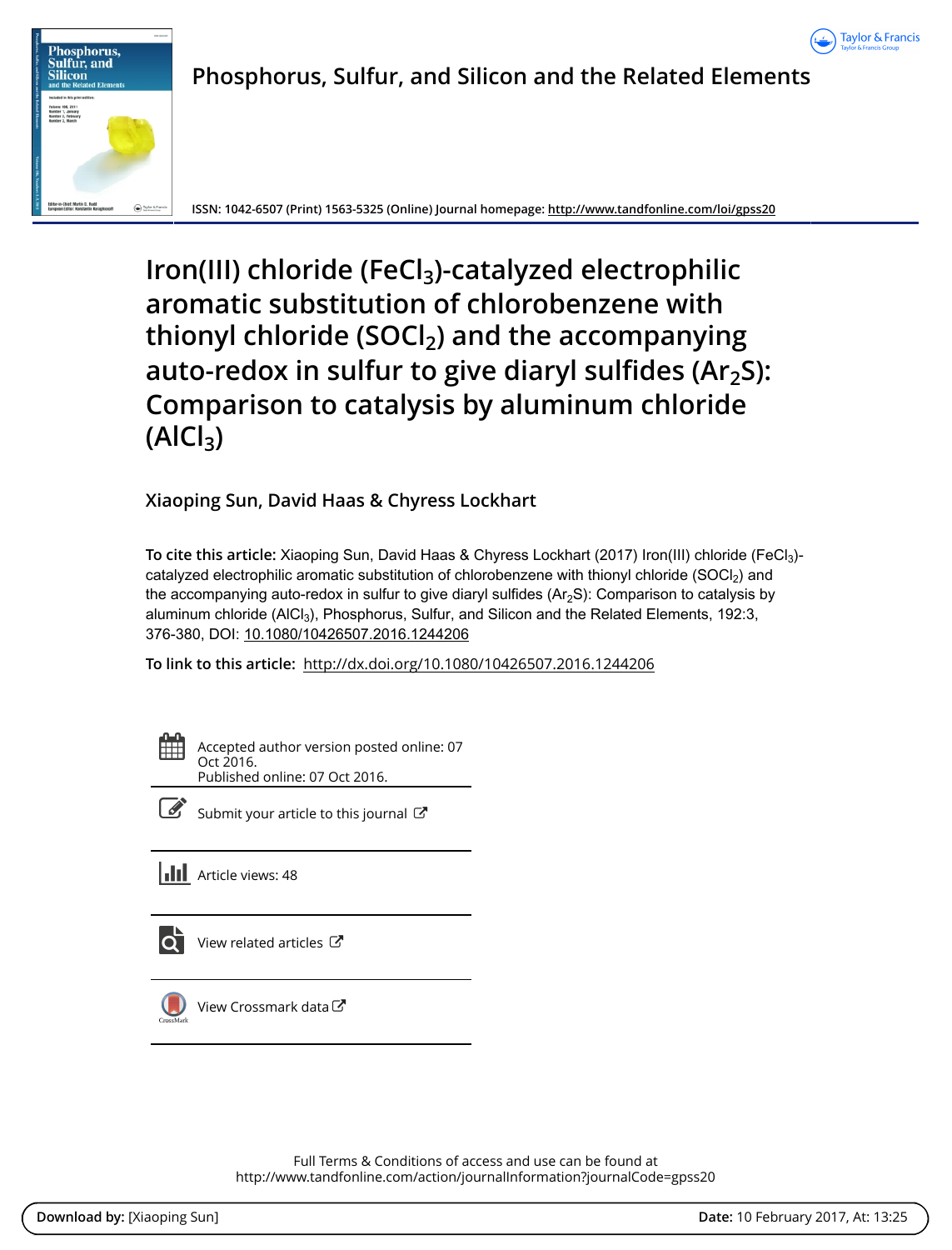

## **Iron(III) chloride (FeCl<sub>3</sub>)-catalyzed electrophilic aromatic substitution of chlorobenzene with thionyl chloride (SOCl) and the accompanying auto-redox in** sulfur to give diaryl sulfides (Ar<sub>2</sub>S): Comparison to catalysis by aluminum chloride **(AlCl)**

Xiaoping Sun, David Haas, and Chyress Lockhart

Department of Natural Sciences and Mathematics, University of Charleston, Charleston, West Virginia, USA

#### **ABSTRACT**

The Lewis acids MCl<sub>3</sub> (M  $=$  Fe and Al)-catalyzed electrophilic aromatic (ArH) substitution reactions with thionyl chloride (SOCl<sub>2</sub>) have been shown to give diaryl sulfoxide (Ar<sub>2</sub>SO) and the reduced diaryl sulfide  $(\text{Ar}_2\text{S})$ . Under various selected conditions, the FeCl<sub>3</sub>-catalyzed reactions of chlorobenzene gave substantially much higher percent yields of Ar<sub>2</sub>S (Ar = p-ClC<sub>6</sub>H<sub>4</sub>) than the reactions catalyzed by AlCl<sub>3</sub>, showing that FeCl<sub>3</sub> facilitates the reduction in the sulfur center of SOCl<sub>2</sub>. A d<sub>π</sub> −> p<sub>π</sub>\* back bond between Fe(III) and the O=S group is thought to be responsible for enhancement of the reduction.

#### **GRAPHICAL ABSTRACT**



#### **Introduction**

Iron(III) chloride (FeCl<sub>3</sub>) is a good Lewis acid and has been very widely and effectively employed as a catalyst in a variety types of organic chemical reactions.<sup>[1](#page-5-0)</sup> Of these types of reactions, particularly interesting to us are the FeCl<sub>3</sub>-catalyzed elec-trophilic aromatic substitution (EAS) reactions.<sup>[1,2](#page-5-0)</sup> As part of the efforts made in this scenario, we have previously carried out the reaction of benzene with selenyl chloride  $(SeOCl<sub>2</sub>)$  in the presence of FeCl<sub>3</sub> as a catalyst, and the reaction was found to give a mixture of diphenyl selenide ( $Ph<sub>2</sub>Se$ ) and diphenyl diselenide ( $Ph<sub>2</sub>Se<sub>2</sub>$ ) without the formation of diphenyl selenoxide  $(Ph<sub>2</sub>SeO).<sup>3</sup>$  $(Ph<sub>2</sub>SeO).<sup>3</sup>$  $(Ph<sub>2</sub>SeO).<sup>3</sup>$  We demonstrated that the formations of  $Ph<sub>2</sub>Se$  and Ph<sub>2</sub>Se<sub>2</sub> occur via an EAS mechanism which is accompanied by auto-redox processes on the selenium center facilitated by FeCl<sub>3</sub> [\(Figure 1\)](#page-2-0).<sup>[3](#page-5-1)</sup> In this work, we extend the FeCl<sub>3</sub>-catalyzed EAS reactions to thionyl chloride  $(SOCl<sub>2</sub>)$ , the sulfur analogue of SeOCl<sub>2</sub>.

Previously, we have studied aluminum chloride  $(AICI<sub>3</sub>)$ catalyzed EAS reactions of  $S OCl<sub>2</sub>$ , and both diaryl sulfoxides (Ar<sub>2</sub>SO, Ar=C<sub>6</sub>H<sub>5</sub>,  $p$ -CH<sub>3</sub>C<sub>6</sub>H<sub>4</sub>,  $o$ -CH<sub>3</sub>C<sub>6</sub>H<sub>4</sub>, and  $p$ -ClC<sub>6</sub>H<sub>4</sub>) and diaryl sulfides (Ar<sub>2</sub>S, Ar=C<sub>6</sub>H<sub>5</sub>,  $p$ -CH<sub>3</sub>C<sub>6</sub>H<sub>4</sub>,  $o$ -CH<sub>3</sub>C<sub>6</sub>H<sub>4</sub>,  $p$ -ClC<sub>6</sub>H<sub>4</sub>, and  $p$ -HOC<sub>6</sub>H<sub>4</sub>) were produced in different percent yields depending on reaction conditions without formation of diphenyl disulfide ( $Ph<sub>2</sub>S<sub>2</sub>$ ) under any conditions.<sup>[3,4](#page-5-1)</sup> The formations of  $Ar<sub>2</sub>SO$  and  $Ar<sub>2</sub>S$  were demonstrated<sup>[3,4](#page-5-1)</sup> to take place via the EAS and auto-redox on sulfur which are analogous to those involved in the FeCl<sub>3</sub>-catalyzed EAS of SeOCl<sub>2</sub> as shown in [Figure 1.](#page-2-0) In the present work, we study the  $FeCl<sub>3</sub>$ -catalyzed reactions of SOCl<sub>2</sub> with chlorobenzene (PhCl). We have found that at the same conditions (temperature and the manner of mixing starting materials) all the  $FeCl<sub>3</sub>$ -catalyzed reactions gave substantially much higher percent yields of diaryl sulfide  $Ar<sub>2</sub>S$  $Ar = 4-CIC<sub>6</sub>H<sub>4</sub>$ ) than the reactions catalyzed by AlCl<sub>3</sub>, showing that  $FeCl<sub>3</sub>$  facilitates the auto-redox process on the sulfur center in the reactions of PhCl with  $S OCl<sub>2</sub>$ . The findings are unique, and we believe it is worthy to report them in the present article[.](#page-2-1)

As reported previously by different workers, diaryl sulfoxides and sulfides have many important applications in organic synthesis and biomedical aspects.<sup>5-10</sup> Our findings in the role of  $FeCl<sub>3</sub>$  in facilitating the auto-redox of sulfur are also significant and have contributed new aspects to the iron catalysis.

**ARTICLE HISTORY**

Received 30 August 2016 Accepted 29 September 2016

#### **KEYWORDS**

Iron catalysis; auto-redox, aromatic; CH substitution; chlorobenzene; d $_{\pi}$ -p $_{\pi}$ \* bonding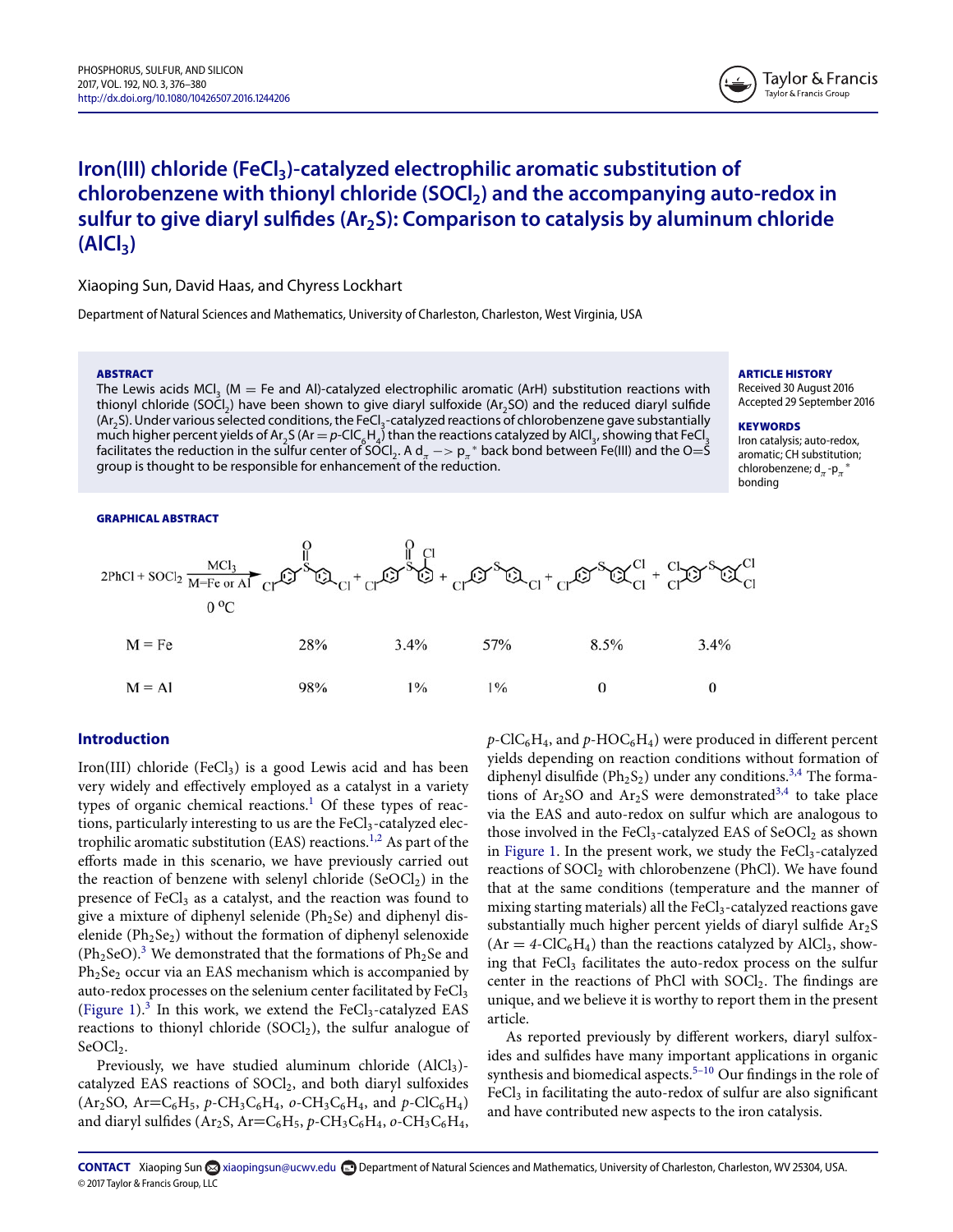<span id="page-2-0"></span>

Figure 1. The FeCl<sub>3</sub>-catalyzed reaction of benzene with SeOCl<sub>2</sub> giving Ph<sub>2</sub>Se and  $Ph_2Se_2$  via an EAS reaction and subsequent auto-redox processes on selenium[.](#page-5-1)<sup>3</sup>

#### **Results and discussion**

### *The FeCl<sub>3</sub>-catalyzed reactions of PhCl with SOCl<sub>2</sub> and comparison to the AlCl<sub>3</sub> catalysis*

[Table 1](#page-2-1) shows the product distributions for the MCl<sub>3</sub> ( $M =$ Fe and Al)-catalyzed reactions of PhCl with  $S OCl<sub>2</sub>$  in different conditions (temperature, manner of mixing the starting materials, and molar ratio of the starting materials). At both 0°C and  $25^{\circ}$ C (Entries 1 and 2), the reactions catalyzed by FeCl<sub>3</sub> gave a total of five products; two isomers of diaryl sulfoxides and three reduced diaryl sulfides, with the total percentage (normalized) of the diaryl sulfides being about 69% and 57% at 0°C and 25°C, respectively. By contrast, the AlCl<sub>3</sub>-catalyzed reactions at these temperatures mainly gave two sulfoxide isomers with only 1% and 7% (normalized) diaryl sulfide formed at 0°C and 25°C, respectively. When the temperature was further raised to 80°C (Entries 3 and 4), the FeCl<sub>3</sub>-catalyzed reactions only gave the reduced diaryl sulfide products without formation of sulfoxide, while the AlCl<sub>3</sub>-catalyzed reactions mainly gave two isomers of diaryl sulfoxide with only 6% diaryl sulfide formed. All these

results demonstrate that by comparison to the AlCl<sub>3</sub> catalysis, utilization of FeCl<sub>3</sub> as a catalyst substantively facilitated the autoredox process on sulfur so that the diaryl sulfides became the major products.

In addition to the auto-redox on sulfur to lead to the formation of  $(4\text{-}ClC_6H_4)_2S$ , the FeCl<sub>3</sub>-catalyzed reactions of PhCl with  $SOCl<sub>2</sub>$  led to the formations of further chlorinated diaryl sulfide products  $(4\text{-}ClC_6H_4)S(3,4\text{-}Cl_2C_6H_3)$  and  $(3,4\text{-}Cl_2C_6H_3)_2S$ [\(Table 1\)](#page-2-1). It is a remarkable feature observed for the reactions. At an elevated temperature (80°C) (Entries 3 and 4), formations of  $(4\text{-}ClC_6H_4)S(3,4\text{-}Cl_2C_6H_3)$  and  $(3,4\text{-}Cl_2C_6H_3)_2S$  became the major processes. When the molar ratio of  $PhCl : SOCl<sub>2</sub> : FeCl<sub>3</sub>$  $= 2:1:1$  (Entry 4), the molar percentages (normalized) of (4- $ClC_6H_4)_2S$ , (4-ClC<sub>6</sub>H<sub>4</sub>)S(3,4-Cl<sub>2</sub>C<sub>6</sub>H<sub>3</sub>), and (3,4-Cl<sub>2</sub>C<sub>6</sub>H<sub>3</sub>)<sub>2</sub>S in the product were 7%, 52%, and 41%, respectively. When the molar ratio of  $PhCl : SOCl_2 : FeCl_3$  became 1:1:1, as the quantity of PhCl decreased and the quantity of  $S OCl<sub>2</sub>$  increased relatively, the percentage of  $(3,4-\text{Cl}_2\text{C}_6\text{H}_3)_2$ S in the product substantially increased coincident with the decrease in  $(4\text{-ClC}_6H_4)S(3,4 Cl_2C_6H_3$ ), and the molar percentages (normalized) of (4- $ClC_6H_4)_2S$ , (4-ClC<sub>6</sub>H<sub>4</sub>)S(3,4-Cl<sub>2</sub>C<sub>6</sub>H<sub>3</sub>), and (3,4-Cl<sub>2</sub>C<sub>6</sub>H<sub>3</sub>)<sub>2</sub>S in the product became 3%, 24%, and 73%, respectively (Entry 3).

Our previous work has shown that the auto-redox on sulfur in the AlCl<sub>3</sub>-catalyzed EAS reactions of  $S OCl<sub>2</sub>$  and the autoredox on selenium in the AlCl<sub>3</sub>- and FeCl<sub>3</sub>-catalyzed EAS reactions of SeOCl<sub>2</sub> gave a byproduct of  $Cl<sub>2</sub>.<sup>3,4</sup>$  $Cl<sub>2</sub>.<sup>3,4</sup>$  $Cl<sub>2</sub>.<sup>3,4</sup>$  Presumably and conceivably, the  $Cl_2$  byproduct is also formed in the Fe $Cl_3$ -catalyzed reaction of PhCl with  $S OCl<sub>2</sub>$ . This is strongly evidenced by the observed chlorination of the aromatic rings (by  $Cl<sub>2</sub>$ ) to lead to the formations of  $(4\text{-}ClC_6H_4)S(3,4\text{-}Cl_2C_6H_3)$ , and  $(3,4\text{-}Cl_2C_6H_3)S(3,4\text{-}Cl_2C_6H_3)$  $Cl_2C_6H_3$ )<sub>2</sub>S in all the FeCl<sub>3</sub>-catalyzed reactions [\(Table 1\)](#page-2-1). Comparing to the previously studied  $AICI<sub>3</sub>$ -catalyzed reac-tions,<sup>[3,4](#page-5-1)</sup> the production of  $Cl_2$  in the FeCl<sub>3</sub>-catalyzed reactions, along with the conversion of  $S(IV)$  in  $SOCl<sub>2</sub>$  to  $S(II)$  in Ar2S, supports a similar, proposed auto-redox mechanism as

<span id="page-2-1"></span>**T[a](#page-2-2)ble 1.** Distributions of products formed in the MCl<sub>3</sub> (M = Fe and Al)-catalyzed reactions of PhCl with SOCl<sub>2</sub><sup>a</sup>

| $2PhCl + SOCl2$ | MCl <sub>3</sub> |                                                                                                                                                                          |       |      |              |  |
|-----------------|------------------|--------------------------------------------------------------------------------------------------------------------------------------------------------------------------|-------|------|--------------|--|
| $M = Fe$        | 28%              | 3.4%                                                                                                                                                                     | 57%   | 8.5% | 3.4%         |  |
| $M = Alb$       | 98%              | $1\%$                                                                                                                                                                    | $1\%$ |      | $\mathbf{0}$ |  |
| (Entry 1)       |                  | SOCI <sub>2</sub> added dropwise to the PhCl/MCI <sub>2</sub> mixture at $\mathbf{0}^{\circ}\mathbf{C}$ PhCI: SOCI <sub>2</sub> : MCI <sub>3</sub> = 1:1:1 (molar ratio) |       |      |              |  |
| $M = Fe$        | 39%              | 4%                                                                                                                                                                       | 38%   | 7%   | 12%          |  |
| $M = AI$        | 76%              | 17%                                                                                                                                                                      | 7%    |      | 0            |  |
| (Entry 2)       |                  | MCl <sub>3</sub> added to the PhCl/SOCl <sub>2</sub> mixture at <b>25<sup>°</sup>C</b> PhCl : SOCl <sub>2</sub> : MCl <sub>3</sub> = 1:1:1 (molar ratio)                 |       |      |              |  |
| $M = Fe$        | 0                |                                                                                                                                                                          | 3%    | 24%  | 73%          |  |
| $M = AIc$       | 78%              | 16%                                                                                                                                                                      | 6%    | 0    | 0            |  |
| (Entry 3)       |                  | SOCI <sub>2</sub> added dropwise to the PhCl/MCI <sub>2</sub> mixture at <b>80°C</b> PhCl : SOCI <sub>2</sub> : MCI <sub>3</sub> = 1:1:1 (molar ratio)                   |       |      |              |  |
| $M = Fe$        | 0                |                                                                                                                                                                          | 7%    | 52%  | 41%          |  |
| $M = AI$        | 79%              | 21%                                                                                                                                                                      | 0     |      | 0            |  |
| (Entry 4)       |                  | SOCI <sub>2</sub> added dropwise to the PhCl/MCI <sub>3</sub> mixture at <b>80°C</b> PhCI: SOCI <sub>2</sub> : MCI <sub>3</sub> = 2:1:1 (molar ratio)                    |       |      |              |  |

<span id="page-2-2"></span><sup>a</sup> All the percentages are relative normalized yields (GC yields), determined by comparison of areas of the GC spectra of related components on the basis, as previously established,<sup>3</sup> that the peak area is proportional to the number of moles of the component.<br><sup>b</sup>Essentially, only the *para*-isomer of diaryl sulfoxide was formed based on GC-MS analysis. The overall isolated percent yield

<span id="page-2-3"></span>of the actually recovered mass of the product with the theoretical yield of diaryl sulfoxide. Therefore, the absolute conversion yield of the *para*-isomer should be 62% (98% × 63%).<br><sup>c</sup>Mainly, the *para*- and *ortho*-isomers of diaryl sulfoxide were formed with overall isolated percent yield being 80%. Therefore, the absolute conversion yields of the *para*-

<span id="page-2-4"></span>isomer and *ortho*-isomer should be 62% (78%  $\times$  80%) and 13% (16%  $\times$  80%), respectively.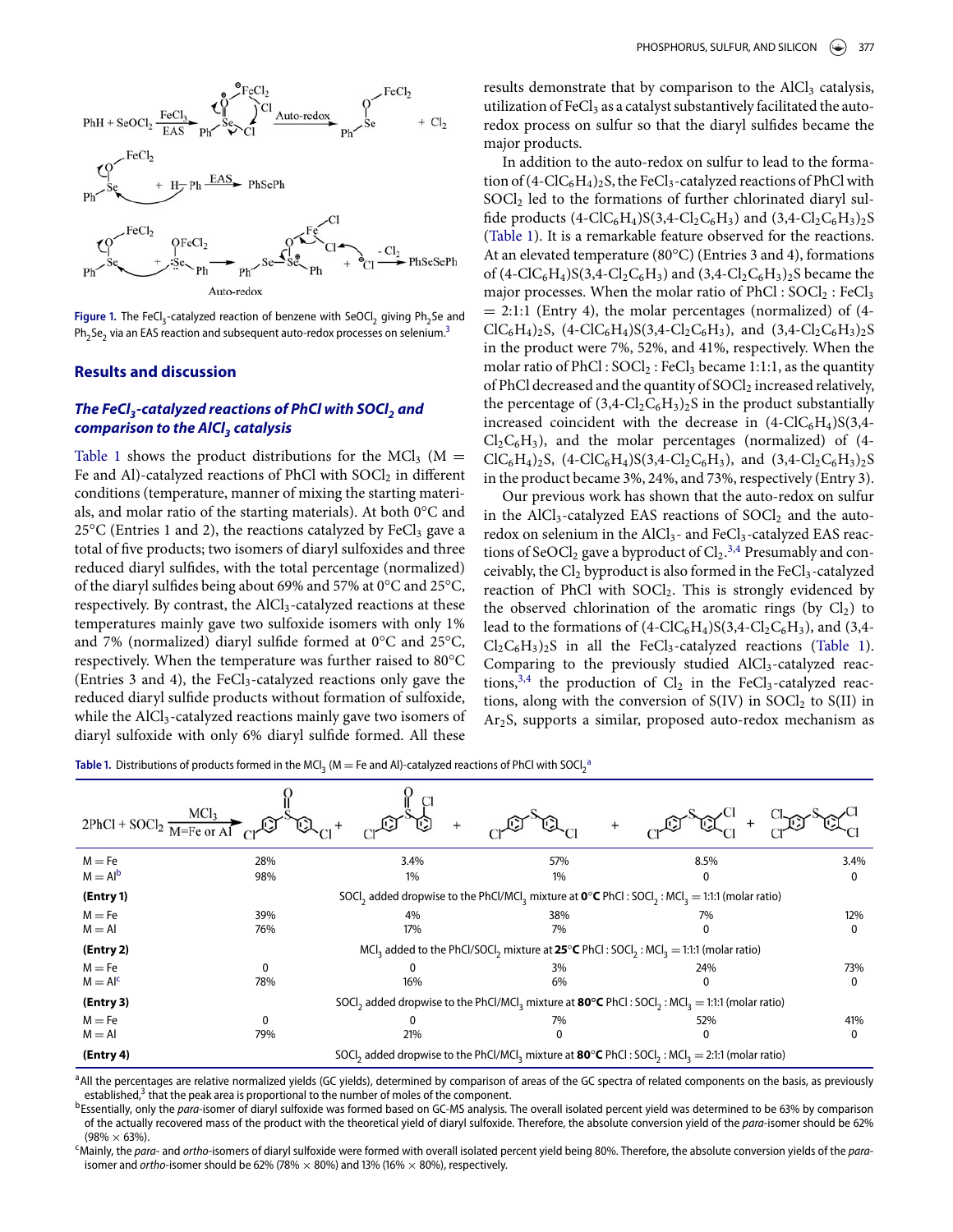<span id="page-3-0"></span>

Figure 2. Mechanism for the FeCl<sub>3</sub>-catalyzed reaction of PhCl with SOCl<sub>2</sub>.

shown in Figure  $2.11$  $2.11$  The overall process is demonstrated in [Figure 2.](#page-3-0)

Previously, we have identified chlorination of PhOH to form minor *p*-ClC<sub>6</sub>H<sub>4</sub>OH in the course of an AlCl<sub>3</sub>-catalyzed reaction of phenol (PhOH) with  $S OCl<sub>2</sub>$  giving  $(p-HOC<sub>6</sub>H<sub>4</sub>)<sub>2</sub>S$ and the  $Cl_2$  by-product as a result of the auto-redox on sul-fur.<sup>[3](#page-5-1)</sup> By comparison of the reaction with the molar ratio of PhCl :  $S OCl_2$ : FeCl<sub>3</sub> = 2:1:1 (Entry 4) and the reaction with the molar ratio of PhCl :  $S OCl_2$  : FeCl<sub>3</sub> = 1:1:1 (Entry 3) at 80°C [\(Table 1\)](#page-2-1), as the relative quantity of  $S OCl<sub>2</sub>$  increased and became excess and the relative quantity of PhCl decreased and became deficit, the extent of chlorination on the aromatic rings of the initially formed  $(4\text{-}ClC_6H_4)_2S$  was enhanced. As a result, the 1:1:1 reaction (Entry 3) gave much higher percentage (73%) of  $(3,4-\text{Cl}_2\text{C}_6\text{H}_3)_2$ S than that (41%) of  $(3,4-\text{Cl}_2\text{C}_6\text{H}_3)_2$ S produced in the 2:1:1 reaction (Entry 4). As the percentage of  $(3,4-\text{Cl}_2\text{C}_6\text{H}_3)_2$ S was getting higher, the percentage of (4- $ClC_6H_4)S(3,4-Cl_2C_6H_3)$  in the product was getting correspondingly lower.

### *The iron(III) d-orbital facilitated intramolecular auto-redox processes on sulfur in the FeCl3-catalyzed EAS reactions of SOCI*<sub>2</sub>

The studies of  $MCl<sub>3</sub>$  (M = Fe and Al)-catalyzed reactions of PhCl with  $S OCl<sub>2</sub>$  have shown that under the same conditions, the FeCl<sub>3</sub>-catalyzed reactions always produce much higher percent yields of diaryl sulfides than the reactions catalyzed by AlCl3. Under certain conditions [\(Table 1](#page-2-1) Entries 3 and 4, reactions at  $80^{\circ}$ C), all the products generated from the FeCl<sub>3</sub>catalyzed reactions are diaryl sulfides without formation of diaryl sulfoxides, while the  $AICI<sub>3</sub>$  catalyzed reactions, on the other hand, give diaryl sulfoxides as major products. This shows that the utilization of FeCl<sub>3</sub> as a catalyst for the EAS reactions of SOCl<sub>2</sub> greatly facilitates the intramolecular auto-redox on sulfur [\(Figure 2\)](#page-3-0) to lead to formation of diaryl sulfides. We believe that this effect is accomplished via the iron(III) d-orbital participation in the overall reactions.

The symmetry of the empty  $p_{\pi}$ <sup>\*</sup> orbital (the antibonding  $\pi$ <sup>\*</sup> orbital) in the  $S=O$  bond domain of the ArSOCl-FeCl<sub>3</sub> inter-mediate [\(Figure 2\)](#page-3-0) matches the symmetry of the filled  $d_{\pi}$  orbital in the iron atom. Therefore, the  $d_{\pi}$  and  $p_{\pi}^*$  orbitals can overlap

<span id="page-3-1"></span>

**Figure 3.** The d<sub>π</sub> –p<sub>π</sub>  $\ast$  back bonding between Fe(III) and S=O in the ArSOCl–FeCl<sub>3</sub><br>adduct molecule and possible resonance structures of ArSOCl–FeCl. The d Ud 1 adduct molecule and possible resonance structures of ArSOCl–FeCl<sub>3</sub>. The  $d_{\pi}$  ( $d_{yz}$ ) orbital is perpendicular to the FeCl<sub>3</sub> molecule plane (the *xy*-plane).

effectively in sideways to form a  $d_\pi \rightarrow p_\pi^*$  back bond between the iron and oxygen atoms in ArSOCl-FeCl<sub>3</sub> [\(Figure 3\)](#page-3-1). As a result, the  $d_{\pi}$  electrons in iron flow into the S=O  $p_{\pi}$ <sup>\*</sup> orbital to partially neutralize the positive charge in sulfur decreasing its electrophilicity. The resonance structure (C) in [Figure 3](#page-3-1) results from the  $d_{\pi} \rightarrow p_{\pi}^{*}$  back bonding and further demonstrates the electron transfer from iron to sulfur. Consequently, the sulfur center in ArSOCl-FeCl<sub>3</sub> cannot be attacked efficiently by the nucleophilic aromatic ring in PhCl to make  $Ar_2SO$  (Ar =  $p$ -ClC<sub>6</sub>H<sub>4</sub>). Instead, the intramolecular auto-redox process in ArSOCl-FeCl<sub>3</sub>, as shown in [Figure 2,](#page-3-0) becomes more prominent, much faster than the EAS of ArH with  $A rSOCl-FeCl<sub>3</sub>$ , to give  $Ar<sub>2</sub>S$  as the major or sole product and the  $Cl<sub>2</sub>$  by-product. We believe that this accounts for the role of FeCl<sub>3</sub> in facilitating the auto-redox processes in the  $FeCl<sub>3</sub>$ -catalyzed EAS reactions of SOCl2. Recently, we have found that by comparison with the AlCl<sub>3</sub> catalysis, the FeCl<sub>3</sub>-catalyzed reaction of benzene with  $SeOCl<sub>2</sub>$ , the selenium analogue of  $SOCl<sub>2</sub>$ , generated higher yield of the reduced  $Ph<sub>2</sub>Se<sub>2</sub>$  indicating a similar role of FeCl<sub>3</sub> in facilitating the analogous auto-redox on selenium in the EAS reactions of  $SeOCl<sub>2</sub>$ .<sup>[3](#page-5-1)</sup>

#### **Conclusions**

In this work, the previously established  $FeCl<sub>3</sub>$ -catalyzed EAS reaction of SeOCl<sub>2</sub>  $^3$  has been extended to SOCl<sub>2</sub> (the sulfur analogue) and the results are compared to the catalysis by  $AICI<sub>3</sub>$ . Under the same conditions, including reaction temperature, the molar ratio of the reactants, and the manner of mixing starting materials, the  $FeCl<sub>3</sub>$ -catalyzed reactions of PhCl with  $S OCl<sub>2</sub>$  have been found to give substantially much higher percent yields of diaryl sulfides  $Ar<sub>2</sub>S$  $(Ar = 4\text{-}ClC_6H_4)$  than the reactions catalyzed by AlCl<sub>3</sub>, showing that FeCl<sub>3</sub> facilitates the auto-redox in the sulfur center of SOCl<sub>2</sub>. A  $d_{\pi}$  −>  $p_{\pi}$ <sup>\*</sup> back bond between the iron and oxygen atoms in the  $ArSOCl-FeCl<sub>3</sub>$  intermediate formed in the first step of EAS reaction is proposed to account for the enhancement of the auto-redox by FeCl<sub>3</sub>. The  $d_{\pi}$  electrons in iron can be transferred into the empty S=O  $p_{\pi}^*$  orbital to decrease the electrophilicity in sulfur. As a result, the sulfur center in ArSOCl-FeCl<sub>3</sub> becomes much less reactive towards an aromatic ring. Instead, the intramolecular auto-redox in ArSOCl-FeCl3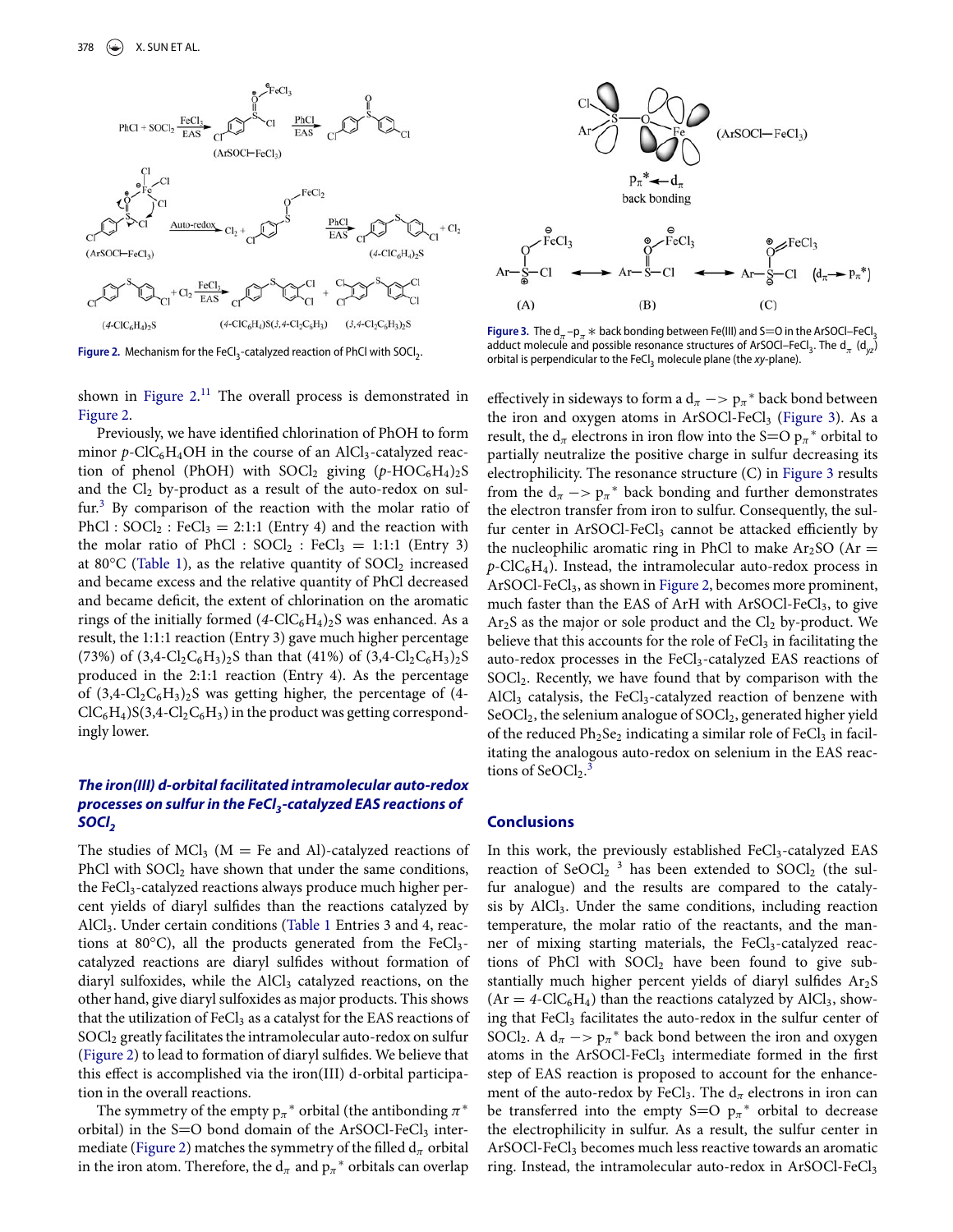takes place predominately to give  $Ar<sub>2</sub>S$  as the major or a sole product.

Iron catalysis has been shown to play very important roles in organic chemistry.<sup>[1,2](#page-5-0)</sup> We believe that our present research has made contributions of new and interesting aspects to this significant area.

#### **Experimental**

#### *Chemical reagents*

Thionyl chloride (SOCl<sub>2</sub>) (purified) from J. T. Baker Chemical Company was used. Chlorobenzene (PhCl) (99%) were obtained from Sigma Aldrich. Granular anhydrous aluminum chloride (AlCl3) (99%, extra pure) was obtained from Acros Organics. Powdery iron(III) chloride (FeCl<sub>3</sub>) (98%), diethyl ether (solvent), dichloromethane (99.9%, the solvent for GC-MS samples), and anhydrous sodium sulfate (99.5%, drying agent) were purchased from Fisher Scientific Company.

#### *The GC-MS measurements*

Reaction products were identified using a Varian CP-3800 gas chromatograph-Varian Saturn 2200 mass spectrometer. The sample of each product was prepared in an approximate 1% (m/m) dilution in dichloromethane. One-microliter of the solution was injected onto a Chrompack CP-SIL 8-CB 30 m × 0.25 mm capillary column using a He carrier gas of 1.0 mL/min, a 1/100 injection split ratio, and a temperature ramp of 150°C to 240°C (10°C/min). All chemical compounds were eluted in 10 min. The individual compounds contained in each product, including  $Ar_2SO$  ( $Ar = p-ClC_6H_4$ ),  $ArSOAr'$  ( $Ar, Ar' = p ClC_6H_4$ ,  $o-ClC_6H_4$ ),  $Ar_2S$  ( $Ar = 4-ClC_6H_4$ , and  $3,4-Cl_2C_6H_3$ ), and ArSOAr' (Ar,  $Ar' = 4\text{-}ClC_6H_4$ , 3,4 $\text{-}Cl_2C_6H_3$ ), were identified by comparison of their mass spectra with those on the available NIST database. Their molar percentages (normalized) in the product were estimated, as previously established, $3$  by comparing the related GC peak areas on such a basis that the peak area is proportional to the number of moles of the related compound.

### *The MCl<sub>3</sub>* ( $M = Fe$  and Al)-catalyzed reactions of PhCl with *SOCI*<sub>2</sub>

**Approach 1**: The reactions were conducted in the fumehood at  $0^{\circ}$ C with the molar ratio of PhCl : SOCl<sub>2</sub> : MCl<sub>3</sub> being 1:1:1 and usage of  $S OCl<sub>2</sub>$  approximately 10 mmol [PhCl (1.13 g, 10.0 mmol),  $S OCl_2$  (1.19 g, 10.0 mmol), and  $AlCl_3$  (1.33 g, 10.0 mmol) or  $FeCl<sub>3</sub>$  (1.62 g, 10.0 mmol)]. For each reaction, SOCl<sub>2</sub> was added dropwise to the PhCl–MCl<sub>3</sub> ( $M = Fe$  or Al) mixture in a large test tube (80 mL) with constant stirring (For the AlCl<sub>3</sub>-catalyzed reaction,  $S OCl<sub>2</sub>$  was added after the granular  $AlCl<sub>3</sub>$  had been mostly crushed). The reaction took place quickly, indicated by bubbling (formation of HCl) as above. After all the  $S OCl<sub>2</sub>$  was added, the reaction went to completion (in about 2 h), indicated by the cessation of bubbling. Then iced water (40 mL) was poured into the reaction mixture. This was followed by the addition of diethyl ether (20 mL). All the contents were transferred into a separatory funnel and shaken well to ensure that the organic product had been fully extracted into the ether phase. The ether and water phases were separated. The water phase was extracted by diethyl ether (20 mL) again. Then all the ether solutions were combined and dried by anhydrous sodium sulfate. The dried ether solution was filtered off and left in the fumehood. Eventually, all the diethyl ether solvent evaporated, giving the final reaction product. The product was then [characterized by GC-MS, and the results are shown in](#page-2-1) Table 1 (Entry 1).

**Approach 2**: The reactions were conducted in the fumehood at 25 $\degree$ C with the molar ratio of PhCl : SOCl<sub>2</sub> : MCl<sub>3</sub> being 1:1:1 and usage of SOCl<sub>2</sub> approximately 10 mmol (as above). For the FeCl<sub>3</sub>-catalyzed reactions, powdery FeCl<sub>3</sub> was added in 10 aliquots to the PhCl–SOCl<sub>2</sub> mixture in a large test tube (80 mL). The reaction took place quickly, indicated by bubbling as above. After all the FeCl<sub>3</sub> was added, the reaction went to completion, indicated by the cessation of bubbling. Then the aqueous work-up was performed as above. The final product was characterized by GC-MS, and the results are shown in [Table 1 \(Entry 2\).](#page-2-1) For the  $AICI<sub>3</sub>$ -catalyzed reactions, granular AlCl<sub>3</sub> was added piecewise to the PhCl–SOCl<sub>2</sub> mixture in a large test tube (80 mL) as follows: First, one piece of  $AICI<sub>3</sub>$  was added and gas (HCl) bubbles started to form immediately. The piece of  $AICI<sub>3</sub>$  was crushed using a stirring rod. When most of the pieces of AlCl<sub>3</sub> had dissolved and bubbling occurred very slowly, another piece of  $AICI<sub>3</sub>$  was added. All the  $AICI<sub>3</sub>$  granules were eventually added into the PhCl-SOCl<sub>2</sub> mixture piece-by-piece. The reaction went to completion, indicated by the cessation of bubbling after all the  $AICI_3$  had been added. Then an aqueous work-up was performed as above. The final product was [characterized by GC-MS, and the results are shown in](#page-2-1) Table 1 (Entry 2).

**Approach 3**: The reactions were conducted in the fumehood at 80 $\degree$ C with the molar ratio of PhCl : SOCl<sub>2</sub> : MCl<sub>3</sub> being 1:1:1 and usage of SOCl<sub>2</sub> approximately 10 mmol (as above). For each reaction, SOCl<sub>2</sub> was added dropwise to the PhCl–MCl<sub>3</sub> ( $M = Fe$ or Al) mixture in a large test tube with constant stirring (For the AlCl<sub>3</sub>-catalyzed reaction,  $S OCl<sub>2</sub>$  was added after the granular AlCl<sub>3</sub> had been mostly crushed). The procedure and observations were the same as those for the above reactions conducted at 0°C. The final product was characterized by GC-MS, and the results are shown in [Table 1 \(Entry 3\).](#page-2-1)

**Approach 4**: The reactions were conducted in the fumehood at 80°C with the molar ratio of PhCl :  $S OCl<sub>2</sub>$  : MCl<sub>3</sub> being 2:1:1 and usage of  $S OCl<sub>2</sub>$  approximately 10 mmol [PhCl (2.26 g, 20.1 mmol),  $S O Cl<sub>2</sub>$  (1.19 g, 10.0 mmol), and AlCl<sub>3</sub>  $(1.33 \text{ g}, 10.0 \text{ mmol})$  or FeCl<sub>3</sub>  $(1.62 \text{ g}, 10.0 \text{ mmol})$ ]. For each reaction, SOCl<sub>2</sub> was added dropwise to the PhCl–MCl<sub>3</sub> ( $M = Fe$  or Al) mixture in a large test tube with constant stirring (For the  $AICI<sub>3</sub>$ -catalyzed reaction,  $SOCI<sub>2</sub>$  was added after the granular AlCl<sub>3</sub> had been mostly crushed). The procedure and observations were the same as those for the above 1:1:1 reactions at 80°C (Approach 3). The final product was characterized by GC-MS, and the results are shown in [Table 1 \(Entry 4\).](#page-2-1)

### **Funding**

We would like to thank University of Charleston and its Chemistry Program for financial support.